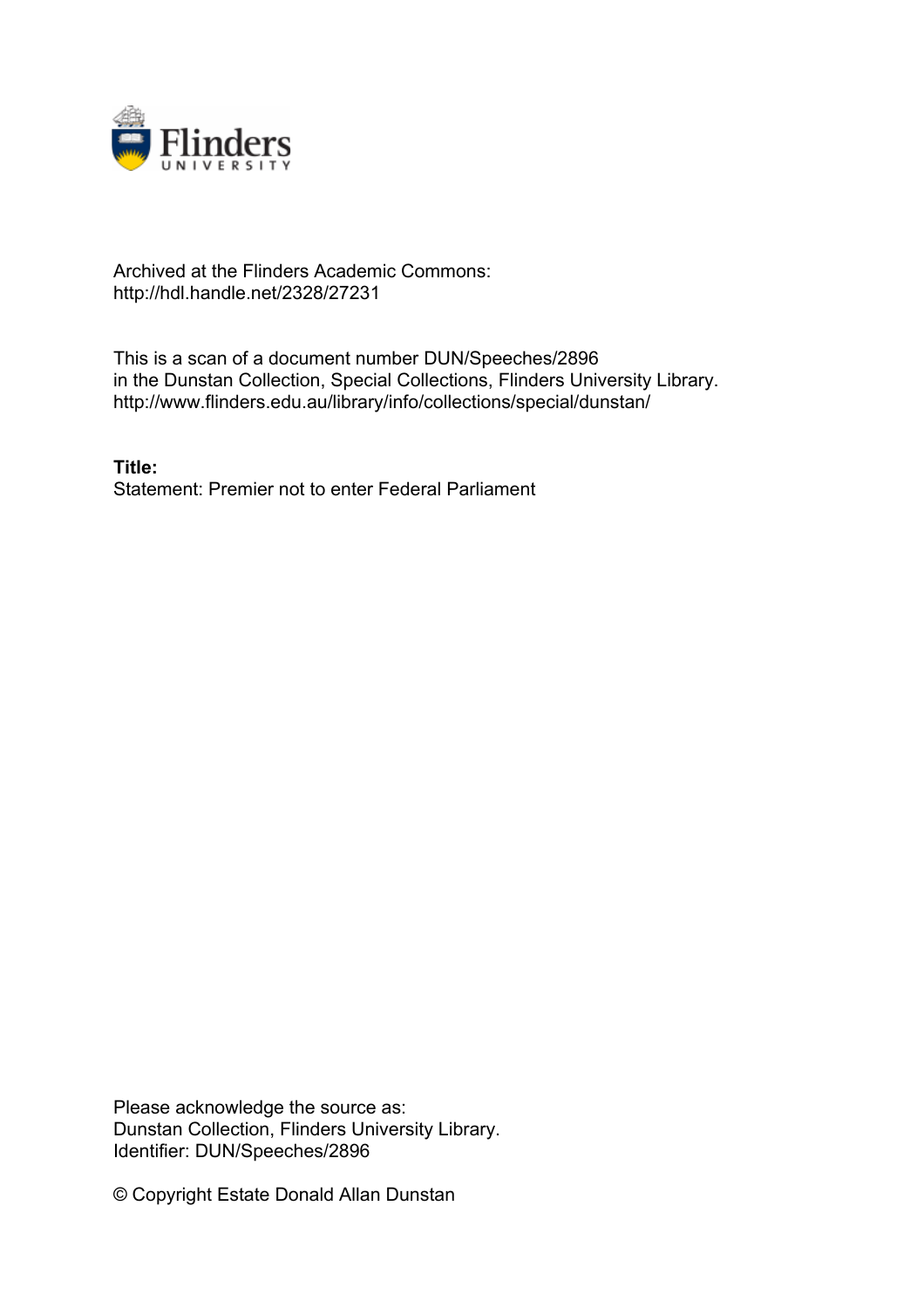*6L8<36* | | ^



**STATEMENT** 

from the Premier

December 15, 1975

Date. State Administration Centre Victoria Square, Adelaide Embargo **Embargo 2001** 228 4811

## PREMIER NOT TO ENTER FEDERAL PARLIAMENT.

The Premier of South Australia, Mr. Dunstan, today emphatically denied that he was a candidate for the leadership of the Federal Parliamentary Labor Party.

"It is quite clear that statements I made concerning a hypothetical situation - which I said would not occur - have been distorted to give a false impression of my view of my own role in the Labor Party.

"I am not, repeat not, a candidate for the Federal Parliament. I am not, repeat not, a candidate for the Federal Leadership. My view is that my job is here in South Australia and that is where I intend to stay. As to the decision of the Federal Caucus about the Federal Leadership, I would not presume to tell Caucus its job".